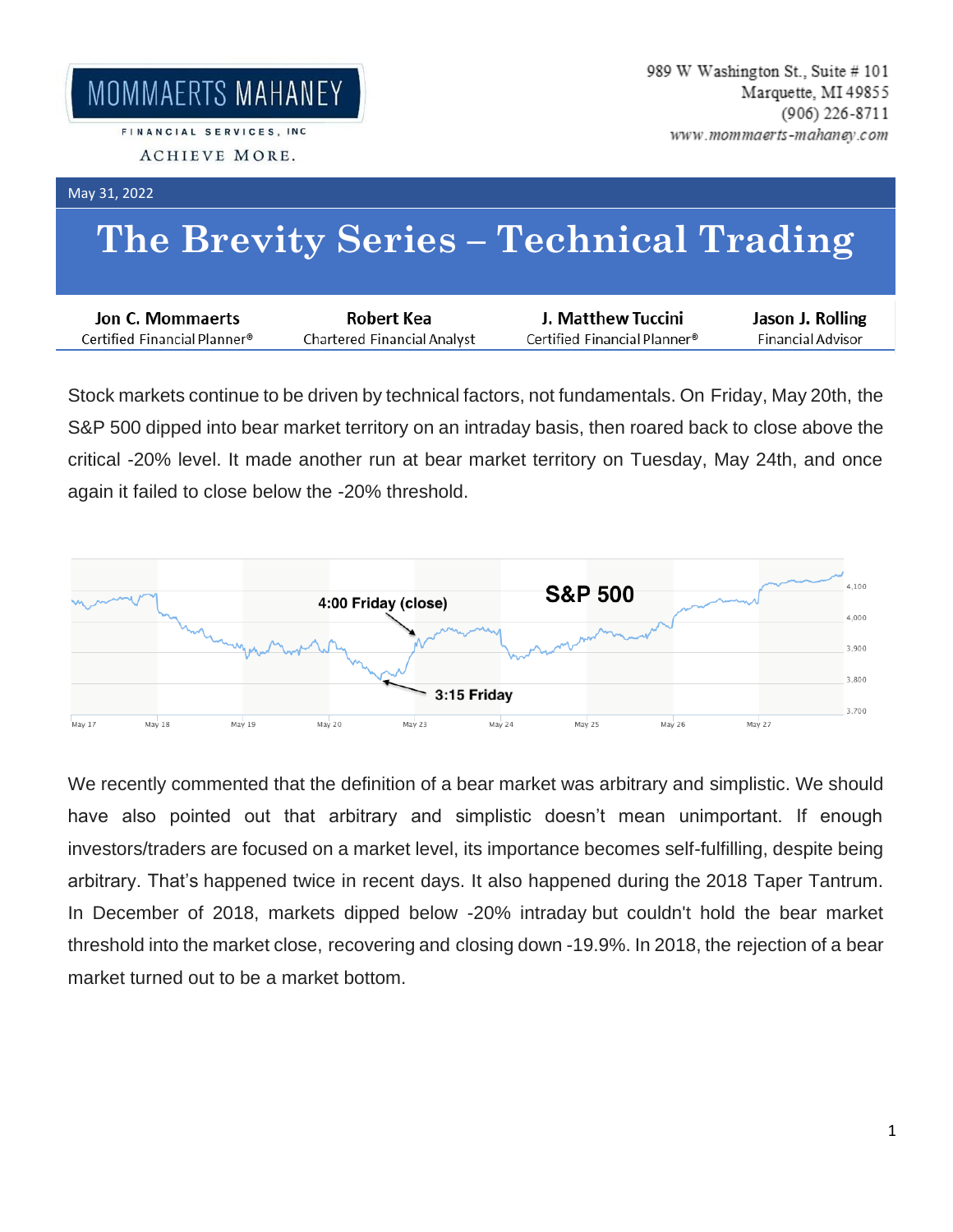

With a modest level of confidence, we think that may have been what happened on Friday, May 20th. The S&P 500 failed to hold below the critical down -20% level. Many technicians have pointed to the recent twice-failed bear market sell-off and intraday rebound as a "double bottom". Market Technicians view the *double bottom pattern* as a charting pattern that reverses bearish trends and negative momentum.

Technicals are a curious thing. Although we think building an investment process purely on technical signals is borderline malpractice, we must also acknowledge that technical signals play a significant role in short-term market movements, especially during rapidly trading high volatility periods. The only technical signal we officially recognize in our equity framework is the Bull/Bear Ratio. We've mentioned this ratio before. We consider this signal a valuable timing aid when increasing or decreasing equity exposure. It measures investor sentiment and is a contrary indicator. When investors are overly pessimistic, it has historically been an excellent long-term buying opportunity. Although this signal's forecasting ability is not as strong when investors are overly optimistic, it's also done a decent job of identifying overbought markets. Overbought conditions tend to last longer than oversold conditions, so it's more valuable in identifying entry points than exit points.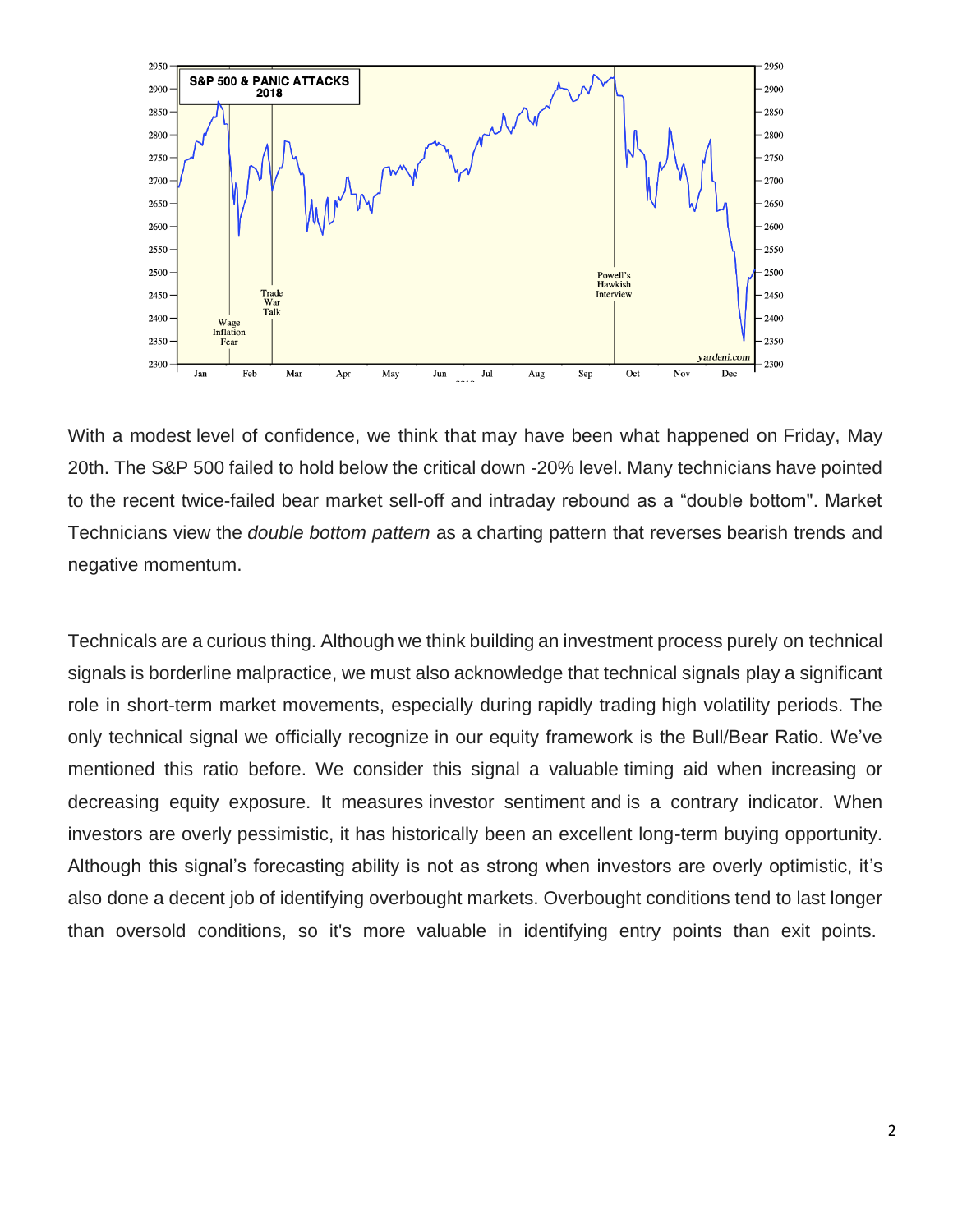

Historically, when the Investors Intelligence Bull/Bear Ratio has dropped below 1 it has signaled a good buying opportunity for long-term investors. This most recently happened in March of 2020. A week ago at market depths, this ratio dropped to .68 (Blue shaded areas are corrections and purple shaded areas are bear markets.)

Typically, reversal patterns of major sell-offs are highlighted by an initial stock market snapback followed by lower volatility. Lower volatility is a result of stock market pricing shifting back to fundamental valuations and away from technical trading.

At the start of 2022, stock market multiples were priced for perfection. After the Russian invasion of Ukraine and subsequent market sell-off, we termed 2022 as the "lost year". We saw higher energy prices and supply chain disruptions costing investors a year's worth of stock market returns. An unexpectedly hawkish Fed then further disrupted a stock market that was priced for perfection.

We remain in the camp that economic conditions are far from perfect, but also not dire. It is likely inflation has peaked and will continue to moderate throughout this year and into 2023. The Fed should be able to get inflation under control without crushing the economy. We expect inflation to drop back to 5% by the end of this year and trend between 3%-4% during 2023. When highly volatile food and energy prices (admittedly important components in our everyday lives) are removed from the CPI, we are already seeing inflation moderating.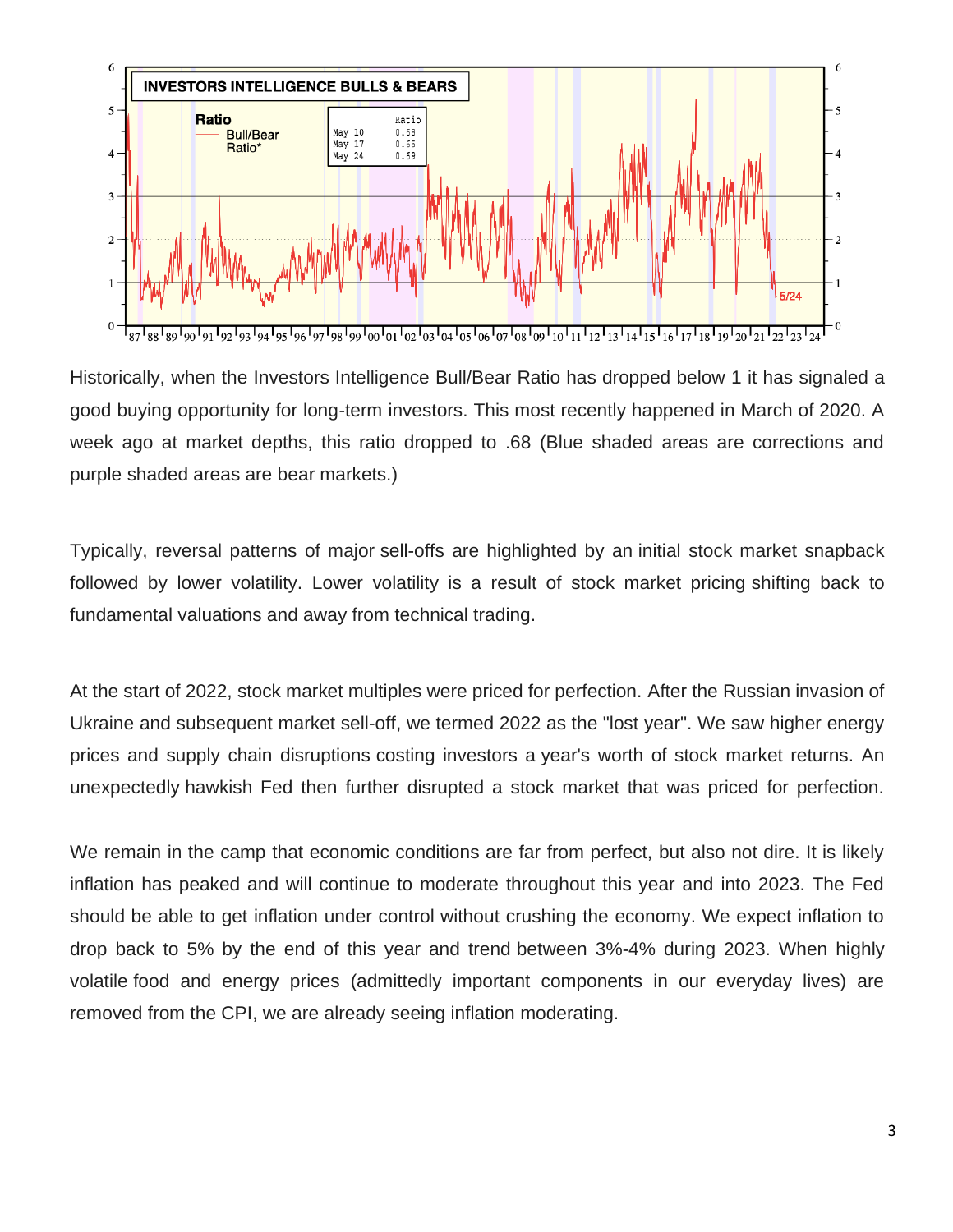

We also see it as prudent to change our "lost year" terminology into "lost year and a half". It's not nearly as catchy, but likely more accurate. Our hope that stock markets can claw their way back to even for 2022 is becoming less realistic. We now expect it will take until mid-2023 for stock markets to achieve new highs. After dipping nearly -20%, the S&P 500 has bounced 7% and is now -13%YTD as of Friday's close.

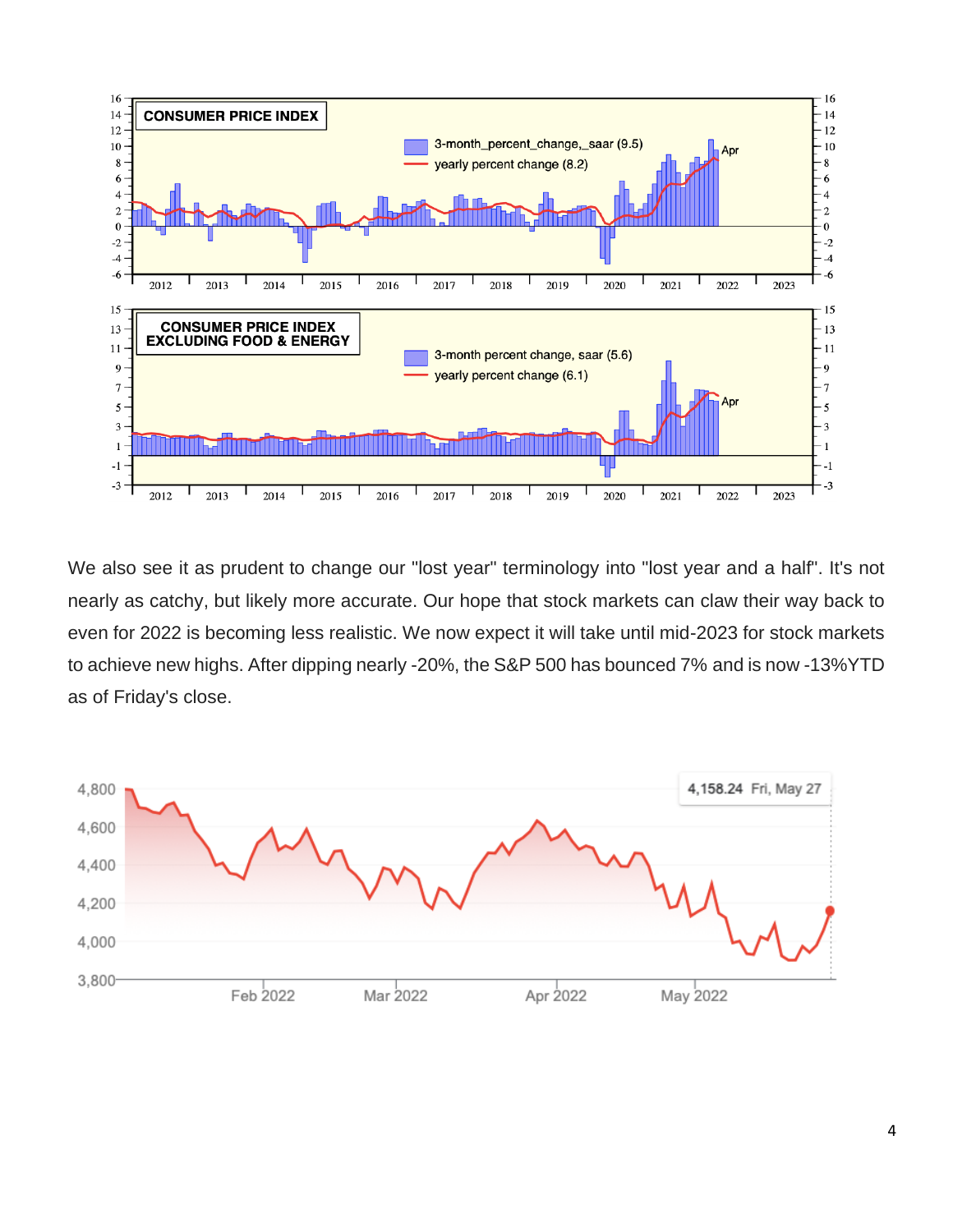Even with industry analysts continually increasing their revenue per share and earnings per share forecasts, 13% is a lot of ground to make up. We expect a full recovery will take a little longer than we originally anticipated.